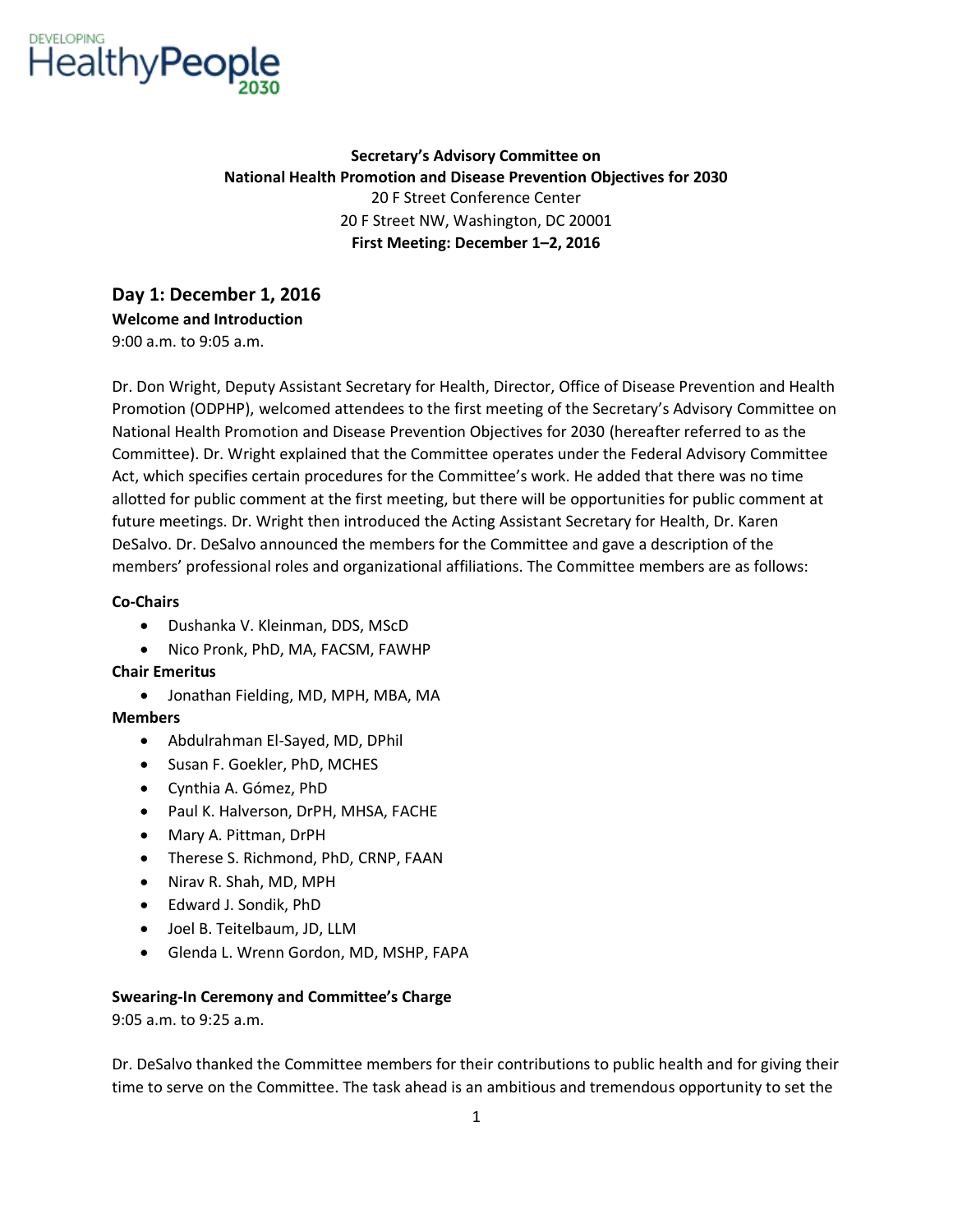

 ceremony and called all of the individual Committee members' names to be officially sworn in. All agenda for the health and well-being of the United States. Dr. DeSalvo proceeded with the swearing-in members recited the oath together with Dr. DeSalvo.

The Committee will provide advice and assistance to the Secretary and the Department of Health and Human Services (HHS) in the development of health promotion and disease prevention objectives to improve the health of Americans by 2030. As national leaders in public health, Committee members have been asked to carry out a charge that will change the direction of the health of our Nation.

#### **Healthy People Initiative Overview**

9:25 a.m. to 9:50 a.m.

The Committee co-chairs, Dr. Nico Pronk and Dr. Dushanka V. Kleinman, added their welcome to Committee members and meeting attendees, gave an overview of the goals for the 2 days of the inaugural meeting and mentioned that, as co-chairs, they would each chair segments of the agenda. Dr. Kleinman thanked the ODPHP staff for their support in guiding the preparation of the agenda for this inaugural meeting and welcomed Carter Blakey, Deputy Director and Director, Community Strategies Division, ODPHP, to provide an overview of the Healthy People initiative.

Healthy People is an initiative designed to provide a strategic framework for a national agenda with a vision for improving health, identifying science-based measurable objectives to be achieved by the year 2030, requiring the tracking of data-driven outcomes, and offering a model for international, state, and local program planning. The initiative is Federally led, but stakeholder driven. Ms. Blakey gave a summary of the evolution of the Healthy People initiative, tracing its origins back to 1990.

Healthy People 2020, 12 LHIs were identified and communication efforts focus on one LHI each month. In order to address the size of Healthy People, the Leading Health Indicators (LHIs) were developed in 2010 to communicate high-priority health issues and actions that can be taken to address them. For

Ms. Blakey described how Healthy People uses a cross-Federal approach to manage and coordinate the initiative. Known as the Federal Interagency Workgroup (FIW), 45 members representing 24 HHS agencies/offices are included to help provide ongoing oversight and guidance. The FIW has been expanded to include non-HHS Federal partners such as the Environmental Protection Agency (EPA), Department of Justice (DOJ), and the United States Department of Agriculture (USDA). Topic area workgroups also support Healthy People on an ongoing basis. Each topic area workgroup owns a set of objectives and helps with objective development, implementation, and measurement. In order to measure the progress of each set of Healthy People objectives, reports and reviews are released throughout the 10-year period. Topic area progress reviews, webinars, and midcourse and final reviews are all released to help measure the progress of the objectives.

For Healthy People 2030, the ODPHP team highlighted some considerations for the Committee. These included: the need to clearly define the vision, mission, and overarching goals; the framework around determinants, equity, and disparities; alignment with other systems and initiatives; the need to identify and adhere to strict objective selection criteria that address data needs, evidence, and prevention; and the need to engage the Committee in early stages of LHI development. Additionally, Ms. Blakey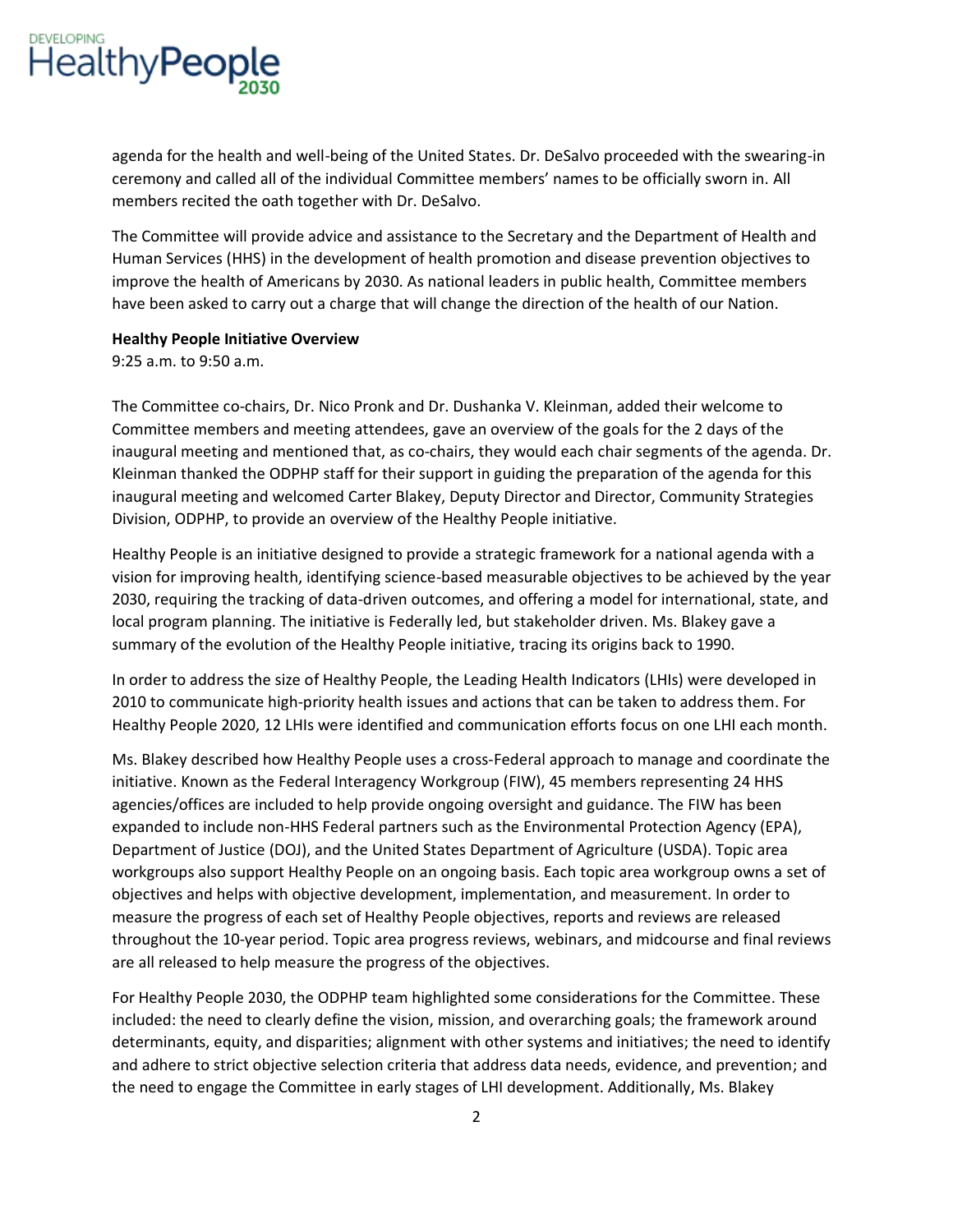

 and runs through 2020 with a focus on the development of objectives. reviewed the timeline for the development of Healthy People 2030. Phase 1 focuses on the development of the framework and runs from 2016/2017 through 2018, while Phase 2 begins in 2018

#### **HealthyPeople.gov and Interactive Tools**

9:50 a.m. to 10:00 a.m.

Ms. Theresa Devine, Public Health Advisor, ODPHP, provided an overview of HealthyPeople.gov, including a live demonstration of the key tools and resources available on the website. During the demonstration, Ms. Devine explained how to find the topics and objectives, LHIs, DATA2020, Stories from the Field, and Evidence-Based Resources. DATA2020 is the Healthy People 2020 interactive data tool that allows users to explore data and technical information related to the Healthy People 2020 objectives. The tools and resources available on HealthyPeople.gov all resulted from recommendations by the Secretary's Advisory Committee on National Health Promotion and Disease Prevention Objectives for 2020 (hereafter referred to as the 2020 Committee).

 on the current website with public health professionals. Phase 1 (Discovery), occurred in 2016, and Ms. Devine described the goals for the development of the Healthy People 2030 website. Through several phases of planning and design, ODPHP hopes to meet stakeholder and user needs by building on the strengths of the existing Healthy People website. Throughout the process, ODPHP will integrate recommendations from the Committee in terms of organization and tools and resources. Ms. Devine explained the 3 phases of planning for the Healthy People 2030 website: Discovery, Requirements, and Development. Pre-planning occurred between 2013 and 2015, and included 4 rounds of usability testing involved formative research, current site assessments, and initial recommendations. Phase 2 (Requirements) will occur in 2017 and 2018, and will involve technical requirements gathering, content strategy, wire framing, visual mock-ups, and initial prototype testing. Phase 3 (Development) will occur in 2018 and 2019 and will include site development, iterative design, user testing, and communication strategy development.

### **Questions and Answers**

10:00 a.m. to 10:20 a.m.

Committee members asked both Ms. Blakey and Ms. Devine questions regarding their presentations. Some of the topics covered during this time included: how the Healthy People initiative has grown; organization of the website based on the type of user; the reach of the website and Healthy People social media; collaboration with other governmental agencies; degree to which there is interaction between the HealthyPeople.gov and the health.gov websites; whether we are targeting stories to the right audiences (to enhance usefulness to the "person on the street"); and which aspects of the website are most frequently used.

### **Who Uses Healthy People and How is it Used?**

10:20 a.m. to 10:50 a.m.

Felicia Cerbone, Principal Research Scientist, NORC at the University of Chicago, discussed the 3 iterations of the Healthy People User Study, which were conducted by NORC in 2005, 2008, and 2015. In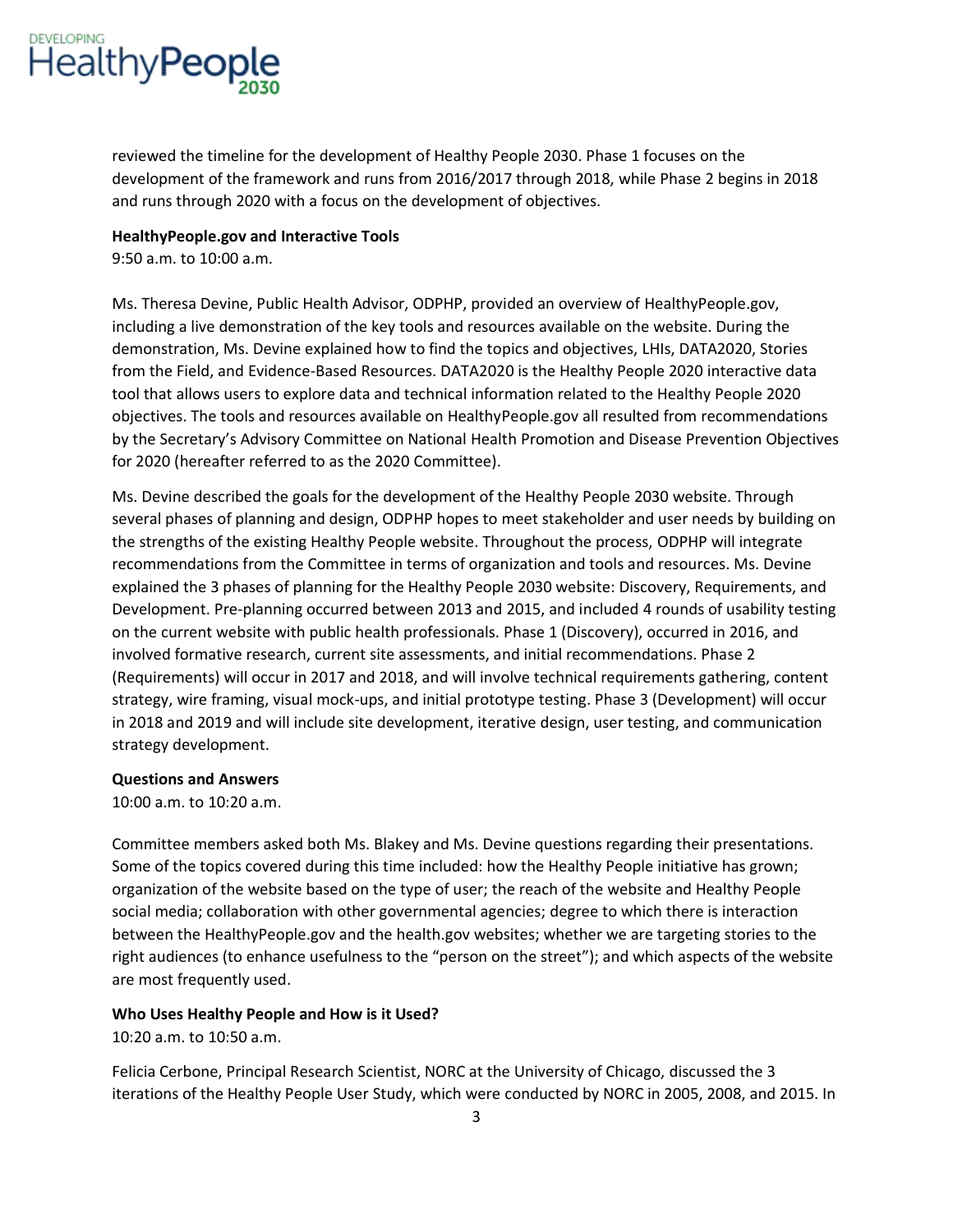

her presentation, she described key findings from each of the 3 studies in terms of awareness and use of Healthy People. For the 2015 User Study, Ms. Cerbone provided more detailed information on awareness and use of Healthy People 2020 among different sample types (Healthy People State Coordinators, senior deputies, local health departments, tribes, tribal area health boards, Consortium organizations, and webinar attendees). She discussed the ways organizations use Healthy People 2020, which is most frequently as a data source. In addition, she presented data on awareness and use of the LHIs and the Healthy People 2020 tools and activities. Finally, she discussed findings from the 2015 User Study in terms of the scope and reorganization of the initiative for Healthy People 2030. The Committee members provided comments and asked several questions. Suggestions from the Committee members included: investigating use of Healthy People by other types of organizations, such as businesses, health insurance plans, public health associations (i.e., the Association of State and Territorial Health Officials, the American Public Health Association), schools of public health, and Federal agencies. The Committee was also interested in the impact of using Healthy People for these organizations. Answers to the questions were provided to Committee members in writing after the meeting.

The Committee then took a 10-minute recess.

# **Recommendations of the Secretary's !dvisory Committee on National Health Promotion and Disease Prevention Objectives for 2020**

11:00 a.m. to 11:45 a.m.

The Chair Emeritus, Dr. Jonathan Fielding, presented the Committee with an overview of his experience chairing the 2020 Committee and highlighted some strong recommendations for the Committee to consider when constructing Healthy People 2030. Dr. Fielding began with an overview of the timeline used for the development of Healthy People 2020. Beginning work in 2008, the 2020 Committee started with Phase 1, which included discussions on the framework and format, along with the formation of subcommittees. The Committee quickly transitioned to Phase 2 work. The Committee was faced with some key questions, such as how to transition to a digital format and how to incorporate developmental and life stages concepts and targets.

 specifications and user interface, environmental determinants, health equity and disparities, and user Under Phase 1, the designated subcommittees included priorities, developmental and life stages, system questions and needs. After Phase 1, the subcommittees changed to focus on topics relevant to Phase 2 work. These subcommittees included topic area, evidence and target setting, data and IT, implementation, recommendations, strategic communications, ad hoc group on social determinants, action steps and evidence, and the LHIs.

Dr. Fielding gave an overview of the reports and recommendations the Committee developed throughout its tenure and explained the vision and mission the group developed for Healthy People 2020. The vision statement was, "A society in which all people live long healthy lives." The mission of healthy People is to: identify nationwide health improvement priorities; increase public awareness and understanding of the determinants of health, disease, and disability and the opportunities for progress; provide measurable objectives and goals that are applicable at the national, state, and local levels; engage multiple sectors to take actions to strengthen policies and improve practices driven by the best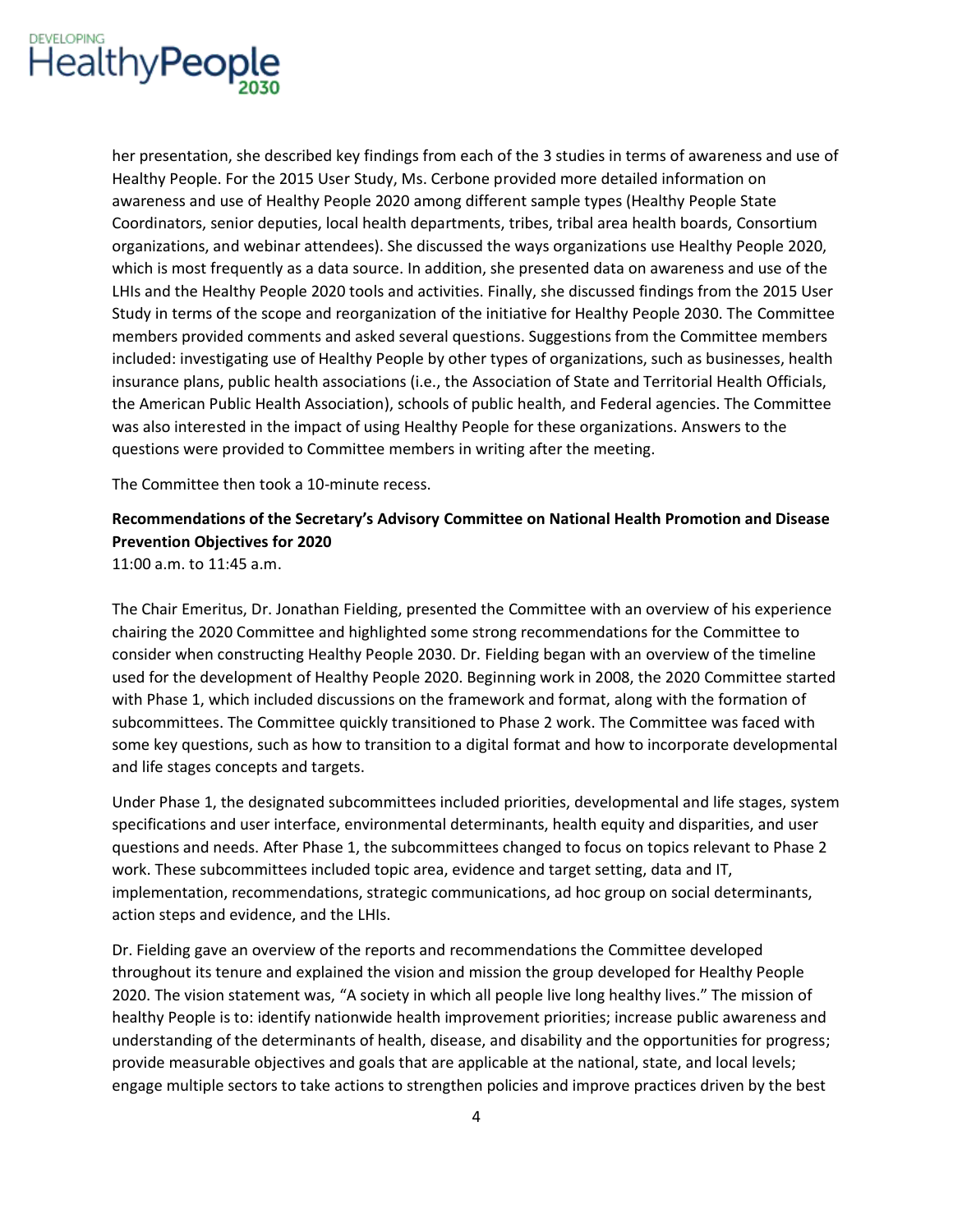

available evidence and knowledge; and identify critical research, evaluation, and data collection needs. The Committee also provided recommendations on the overarching goals for Healthy People 2020. The overarching goals for Healthy People 2020 are:

- 1. Attain high-quality, longer lives free of preventable disease, disability, injury, and premature death
- 2. Achieve health equity, eliminate disparities, and improve the health of all groups
- 3. Create social and physical environments that promote good health for all
- 4. Promote quality of life, healthy development, and healthy behaviors across all life stages

Following an overview of the process, framework, and themes used in the creation of Healthy People 2020, Dr. Fielding gave the Committee a summary of his recommendations for Healthy People 2030. Included were recommendations focused on implementation, evidence-based interventions, promoting action, and the social determinants of health. To conclude the presentation, Dr. Fielding provided the Committee with his personal opinions regarding lessons learned and suggestions from his Healthy People 2020 experience. Dr. Fielding acknowledged that starting the process earlier than in the past will be helpful in being more reflective and allowing further engagement with stakeholders. Some other highlights of his recommendations include: focusing more on economics throughout the objective selection process, including modeling and forecasting efforts; providing more attention to continual, proactive communications, especially with other Federal agency products; maintaining a major focus on underlying determinants and participation from other sectors; and benchmarking with other nations for key objectives.

The Committee asked Dr. Fielding follow-up questions regarding his presentation. Committee members discussed the tension associated with reducing the number of objectives and provided examples of approaches to be considered. Some organizations use their Healthy People objectives as an advocacy tool, and therefore the potential impacts or consequences of removing objectives must be understood. Committee members agreed that comparing Healthy People to similar international programs would be beneficial. Throughout the discussion, Committee members stressed the importance of the social determinants of health, acknowledging that social determinants are also important to other sectors and a common language to discuss such determinants would be useful.

The Committee then adjourned for lunch.

# **Approaching the Committee's Charge**

1:00 p.m. to 2:45 p.m.

 Dr. Pronk welcomed the Committee members back from lunch. In the afternoon session, the Committee began by discussing the Committee's Charge; Dr; Pronk reviewed each bullet point from the Charge:

- Providing explicit recommendations regarding the scope of content for Healthy People 2030. Examples include, but are not limited to:
	- o Health promotion
	- o Disease prevention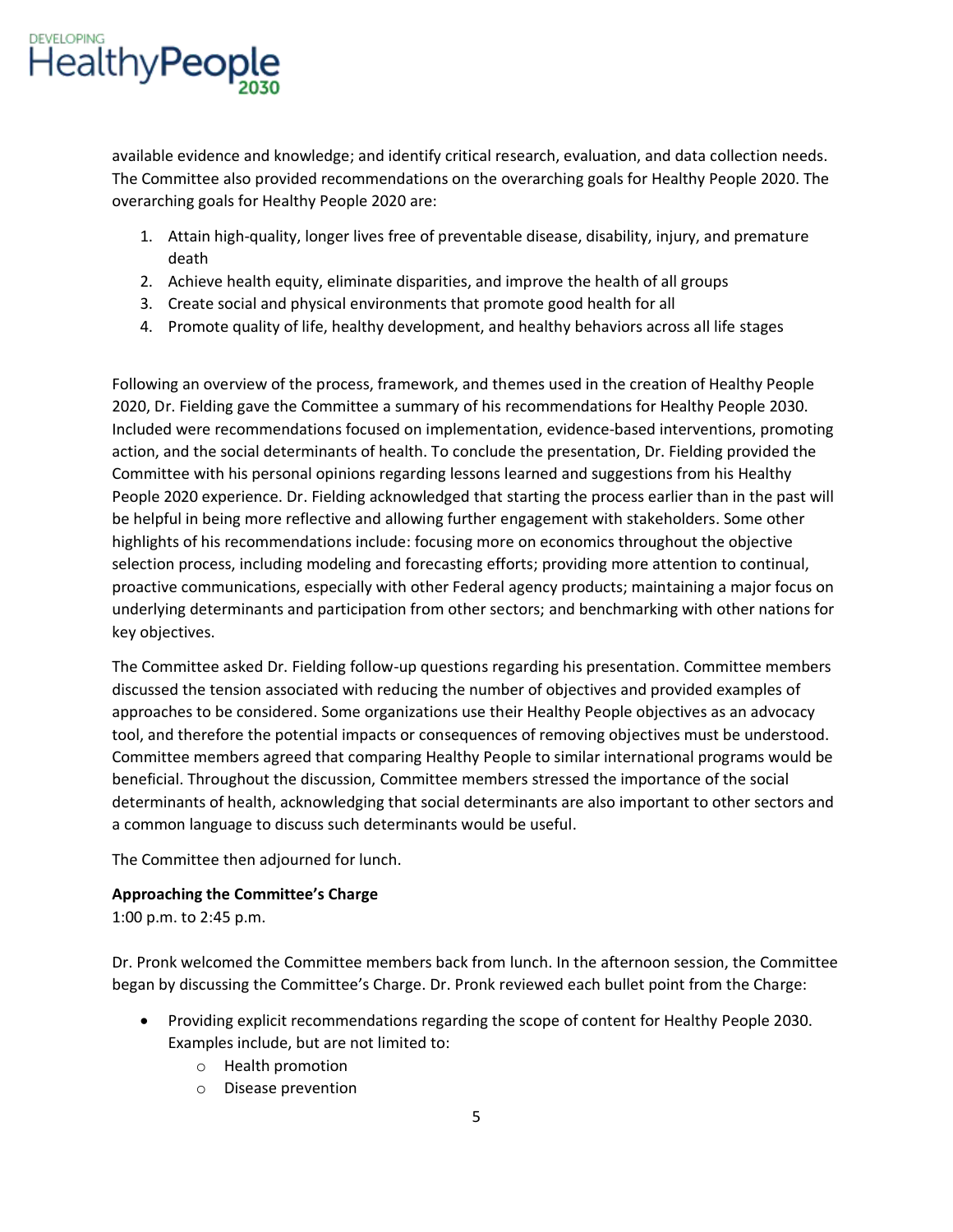

- o Primary, secondary, and tertiary prevention
- o Public health and health care services
- o Health research
- o Quality of care
- Providing advice on an organizing framework and the selection of LHI categories. Examples may include, but are not limited to identifying cross-cutting themes or priority issues (e.g., addressing social determinants of health, health disparities, health equity, law and policy).
- Providing advice on criteria, approaches, and priorities for selecting objectives in order to streamline and significantly reduce by one-half or more the overall number of measurable objectives from the number currently in Healthy People 2020 and identifying those that are most salient for national tracking by HHS. Considerations include, but are not limited to:
	- o Criteria for selection of data sources
	- o Quality of data
	- $\circ$  Availability of the data (publically available vs. proprietary)
	- o Appropriate level of detail for national health objectives
	- o Emerging health issues
	- o Cross-cutting themes
	- o Burden of disease
	- o Strength of evidence
	- $\circ$  Opportunities for data sources and measures to be relevant and used at the state tribal, local, and county level
	- o Criteria for archiving objectives
	- o Aligning with other salient measures and data systems
- Providing advice on ways to improve the dissemination and timeliness of reliable and nationally representative data.
- Identifying target-setting methods based on the best available evidence (e.g., U.S. Preventive Services Task Force, National Academy of Medicine, and The Guide to Community Preventive Services).
- Providing advice on ways to implement Healthy People 2030, including but not limited to:
	- $\circ$  Engage stakeholders in the private and public sectors to ensure their involvement in the process of developing and implementing those objectives.
	- o Highlight approaches to communicate with stakeholders and launch Healthy People 2030 (e.g., website, partnerships).
	- o Identify ways to connect health promotion and disease prevention efforts throughout the public, private, and voluntary sectors.
	- o Implement Healthy People across various settings (e.g., state, local) and sectors (e.g., health care, education). This process could address issues such as: promoting health equity, eliminating disparities, and improving the health of all groups; addressing the social determinants of health; and defining the role of health policies and laws (e.g., regulations, legislation) in addressing health promotion and disease prevention.
- Recommending a process for monitoring and reporting on objectives throughout the decade, including the progress reviews, midcourse review, national snapshots, and final review.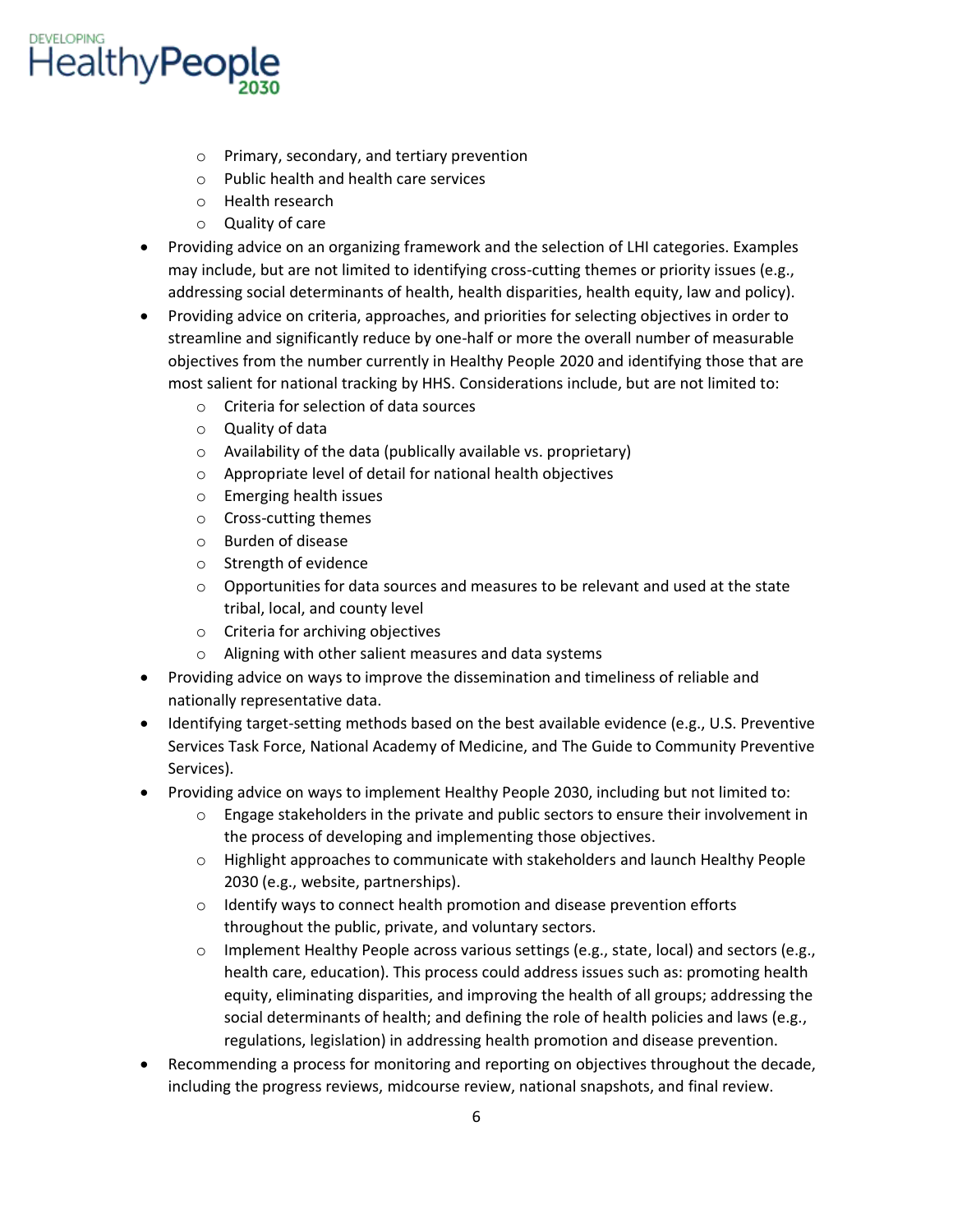

Dr. Kleinman noted that the Charge is extensive, but the timeline of the overall process may help the Committee prioritize where to focus. Committee members discussed several key topics related to the Charge.

### *Scope and Content for Healthy People 2030*

Dr. Pronk said the Committee will need to consider explicit recommendations for the scope of Healthy People 2030, including its breadth, and whether it should focus on health promotion, prevention (primary, secondary, or tertiary), health research, quality of care, etc. The Committee discussed envisioning future scenarios (such as the trend to urbanization, impact of research outcomes, etc.) and the usefulness of a systems approach. In that context, the Committee mentioned select topics and issues they thought would be important to include in Healthy People 2030, such as: climate change; early childhood education and the cumulative effect of early implementation; positive parenting; access to fruits and vegetables; the built environment, including access to physical activity; and Alzheimer's/dementia.

Several Committee members also discussed the need to consider modeling and economics. Additionally, some Committee members said Healthy People 2030 should focus on the evidence-based population health interventions. One Committee member suggested that the Committee should harmonize their suggestions with other goal-setting and objective documents.

There was also continued agreement that international models should be investigated in terms of implementing wellness and measuring outcomes at population levels.

### *Organizing Framework and LHICategories*

Dr. Pronk suggested that the Committee will need to consider several key issues in terms of the framework, including the organization of objectives. They discussed how to frame outcomes, whether by overall/total health or well-being. One Committee member encouraged a focus on overall health and health trajectories, as opposed to solely health outcomes.

Several Committee members agreed that the extremes of life would be important to focus on. A lifespan approach was raised as a potential framework. They also discussed the importance of addressing disparities and the social determinants of health. Several Committee members suggested using a positive framing, using positive measurement as opposed to risk or deficit-based measures. For example, a potential framework could be a positive framing that discusses the aspects of a healthsustaining environment required across the lifespan. People need access to air, water, green space, transportation, education, health care, housing, and legal aid in order to live healthy lives. One Committee member raised the concern that the science may not be as advanced for resilience and strength measures compared to deficit measures. Another Committee member noted that there needs to be flexibility in the framework to allow for adaptation and use by local communities. A more systemsfocused approach was also mentioned. One Committee member commented that the current framework conflates health and health care.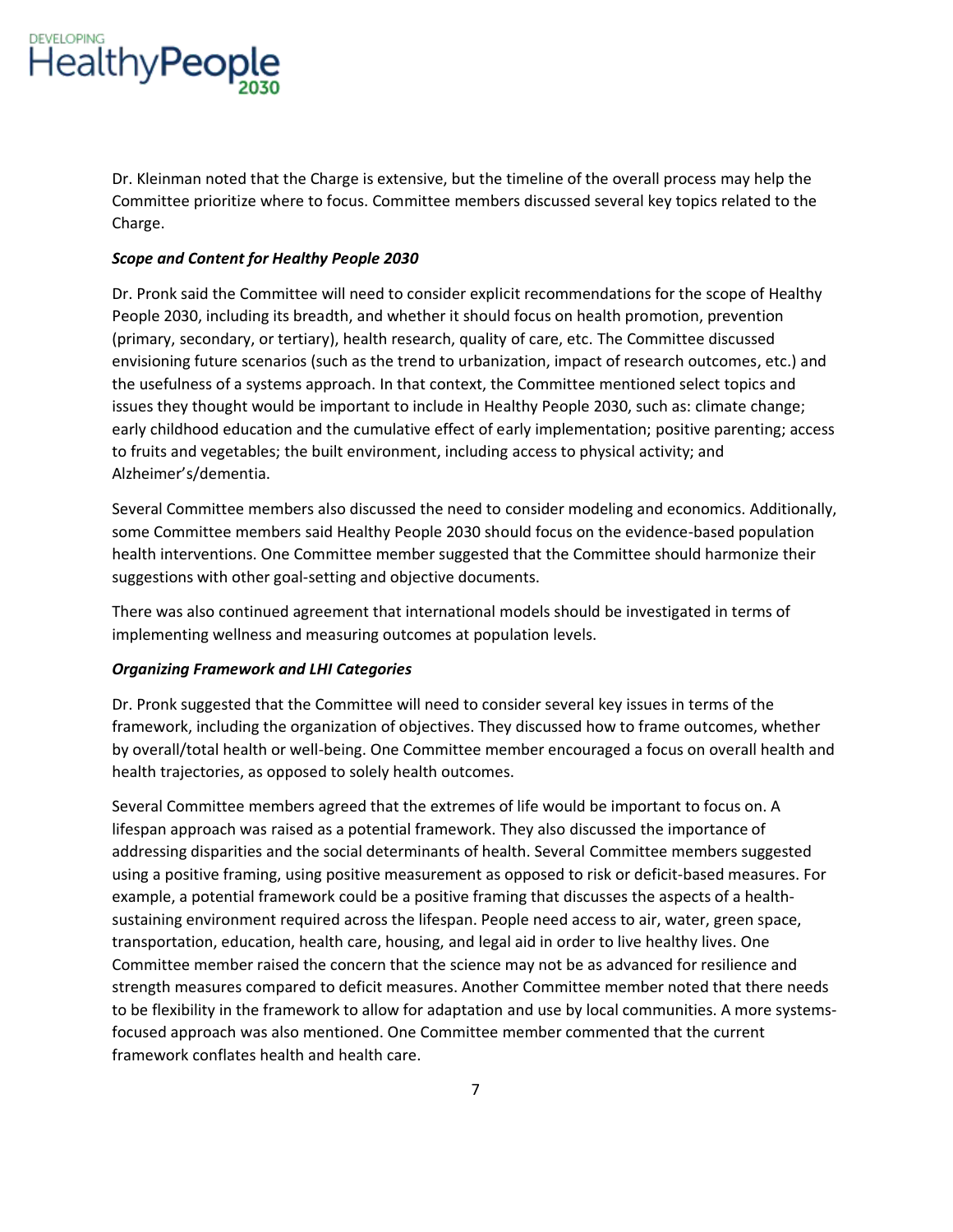

# *Criteria, Approaches, and Priorities for Selecting Objectives*

Dr. Pronk noted that reducing the number of objectives by one-half will be a major task, so strict criteria need to be developed. The Committee members discussed the objective selection process. In terms of reducing the number of objectives, one Committee member said the evidence base should help with prioritization. Another Committee member said they need to focus on the critical issues and create a product of impact that has a set of priorities that drive outcomes. Other Committee members agreed that the impact of the objectives is important, and that some indicators may have higher degrees of impact than others. Specifically, objectives that should be prioritized are those that have the greatest potential for population health impact, emphasize health promotion and disease prevention, and are actionable. The Committee discussed the potential of either creating tiers of objectives or restructuring and grouping instead of removing objectives. Objectives that address the major root causes of poor health could be highlighted. The Violence Prevention Framework from the Centers for Disease Control and Prevention (CDC) was referenced as a framework to review in terms of clustering of objectives. One Committee member noted the potential implications of changes in objectives for pre-existing wellness indices, such as the United Health Rankings and County Health Rankings, which use data from Healthy People. Another said other documents should be referenced, such as the Measuring Vital Signs Institute of Medicine report, which has a set of indicators and metrics. Similarly, traditional health care data sets and metrics that are commonly reported to regulatory agencies in other sectors should be considered. The Committee should learn from the National Quality Forum reports and National Committee for Quality (NCQA) and Joint Commission measures. In addition, there was an interest among Committee members to not lose the efforts that went into Healthy People 2020.

A Committee member asked for clarification on whether the Committee needs to recommend which objectives should be removed or the process to be used to reduce the number; Ms. Blakey clarified that the Committee will provide recommendations to HHS on *the process* to reduce the number of objectives, not the specific objectives themselves.

In terms of priorities, one Committee member proposed addressing the "justice involved" population, which includes millions of people who are transitioning in and out of jails and prisons annually. The federally funded legal aid system can only care for approximately 20% of the 65 million people who quality for federally funded civil legal aid. This population often has at least 2 or 3 "health-harming legal needs," and therefore a significant impact could be made on individual and population health by addressing these needs.

Several Committee members suggested that it will be critical to envision the future in terms of research, science, and potential measures. New sources of data and advances in technology and analytics will need to be considered when thinking about potential indicators.

### *Dissemination and Timeliness of Reliable and Nationally Representative Data*

Dr. Pronk said that the Committee will need to understand the current challenges to timely data dissemination. Additionally, Dr. Pronk discussed how there may be ideas and opportunities related to partnerships for dissemination, and noted that the Healthy People User Study has shown tribal communities are on the low end of awareness and use.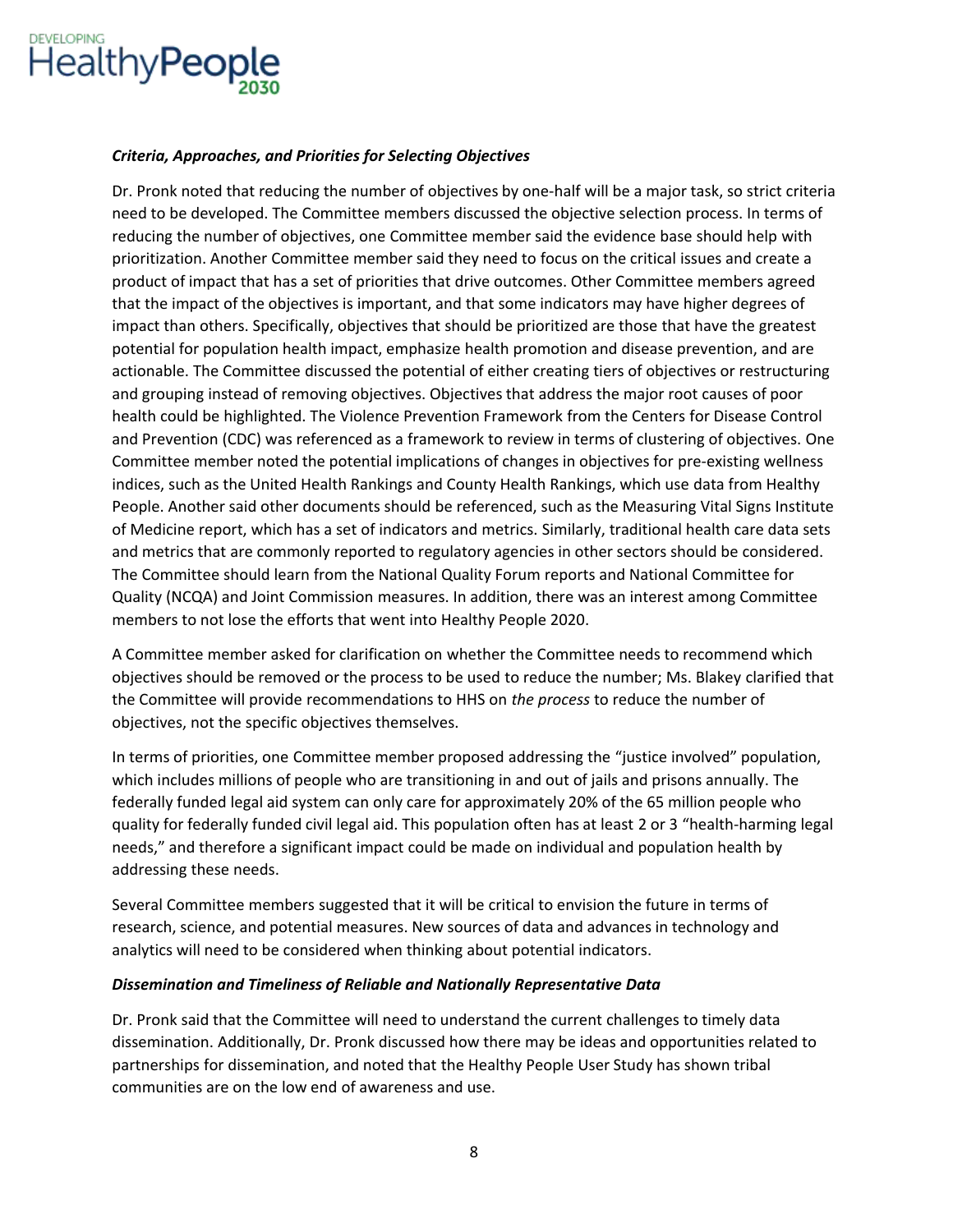

# *Target-Setting Methods*

Dr. Pronk commented that the Committee will need to discuss how targets should be set for the objectives, and whether modeling can be used to project reasonable objective targets. One Committee member commented that there is "a distinction between score keeping and goal setting." While Healthy People has incredible and dense score keeping, he questioned how they make the reach to inspirational goal setting.

# *Implementation of Healthy People 2030*

Dr. Pronk said the Committee needs to provide advice to the Secretary that will support implementation throughout the decade following release of Healthy People 2030, particularly ensuring engagement of new users. One Committee member said they should talk to key users to understand how they use the data and how to create better tools for them to use Healthy People more effectively.

The Committee also discussed the importance of understanding the impact of Healthy People. One Committee member suggested they develop a statement that describes the impact of Healthy People, specifically noting the areas in which it will have an impact in the future. There should be changes from Healthy People 2020 in order to make it a more impactful document.

The Committee then took a 15-minute recess.

# **Committee Discussion**

3:00 p.m. to 4:00 p.m.

# *Discussion of the Healthy People 2020 Graphic Model*

Dr. Pronk introduced the graphic model (Appendix A) that was developed for Healthy People 2020 and asked Committee members to review the model and think about how it might help shape their thinking for Healthy People 2030 and identify areas where they might want to make changes.

Committee members made a variety of comments on the graphic. The graphic is very complex and Committee members said that a simpler graphic would be more effective and ideal. It is labeled as an action model, but it is difficult to tell what the actions are in order to achieve the outcomes. A functional action model would need to enable individuals to see where they fit in and how they can impact the desired outcomes. A Committee member noted that the arrow goes through every level of the model; it may be better to focus on one level, where there will be the most impact.

Dr. Fielding provided context on the creation of this graphic, which was developed as part of the 2020 Committee. They wanted to have one graphic that could tell the whole story. It was intended for a sophisticated audience, trying to show the nesting of different determinants.

There was discussion about precision science and medicine and how that might fit into Healthy People 2030. One Committee member noted that they may not want to focus on precision medicine, but there could still be some organizing around the role of the individual in health. Another Committee member suggested that while individualized health and medicine were important, it is easier to change passive things instead of individual behavior, such as converting a vacant lot to a green lot. Another Committee member disagreed with using a precision public health approach, noting that lifestyles and geography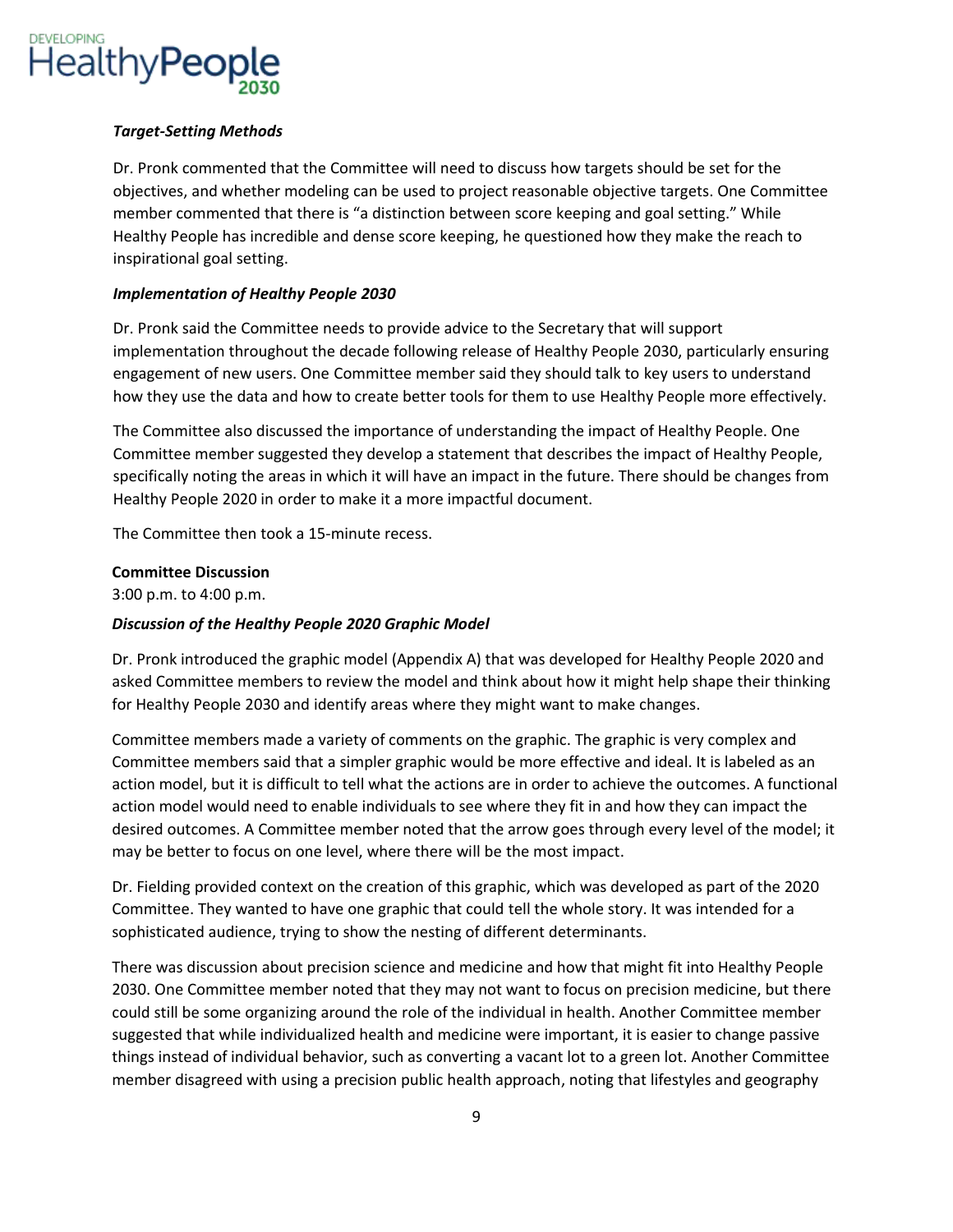

impact an individual's ability to improve their health. Another Committee member said that individual level health and the public's/population's health do not have to be at odds, and 2 others noted that there is potential to learn from precision medicine initiatives.

A Committee member noted that they should consider the "actors" that impact the interventions and outcomes in the model, for example, the environment, schools, the health care industry, the media, etc. Another Committee member expanded on that idea, suggesting that it also might be helpful to define responsibilities for different stakeholder groups throughout. If that approach is used, a Committee member suggested it might help to have information about how to do this work and create tailored "playbooks;"

# *Discussion of Healthy People Vision, Mission, and Goals*

The Healthy People 2020 vision is succinct: "A society in which all people live long, healthy lives." Various Committee members provided feedback on the vision, suggesting different ways to phrase the vision or change the wording. Potential revisions included:

- Creating an environment and the means by which all people live long, healthy lives.
- Creating and sustaining the conditions where all people in society can live long, healthy lives.
- A society in which all people have the opportunity to live long, healthy lives.
- A society in which all people live lives that are as healthy as possible.
- A society in which the public, private, and non-profit sectors work to create an environment where all people can be as healthy as possible.

Committee members suggested that the vision statement should remain simple and understandable and acknowledge the roles of culture and context. There was robust discussion over whether additional or different descriptors should be used instead of long and healthy, such as productive or fulfilling. Committee members raised concerns about using those terms and how they would be defined. The Committee also discussed whether the vision should be rephrased to include measures of well-being or wellness and the potential for health or "best possible" health or wellness.

# **Summary of Day 1 and Charge for Day 2**

4:00 p.m. to 5:00 p.m.

The Committee discussed the issue of criteria for prioritization in terms of selecting goals and objectives for Healthy People 2030. Dr. Pronk listed out the recommended considerations that were previously presented by Ms. Blakey for the group to discuss:

- Clearly define the vision, mission, and overarching goals
- Frame around determinants, equity, and disparities
- Align with other systems and initiatives
- Identify and adhere to strict objective selection criteria that address data needs, evidence, and prevention
- Engage the Committee in early stages of LHI development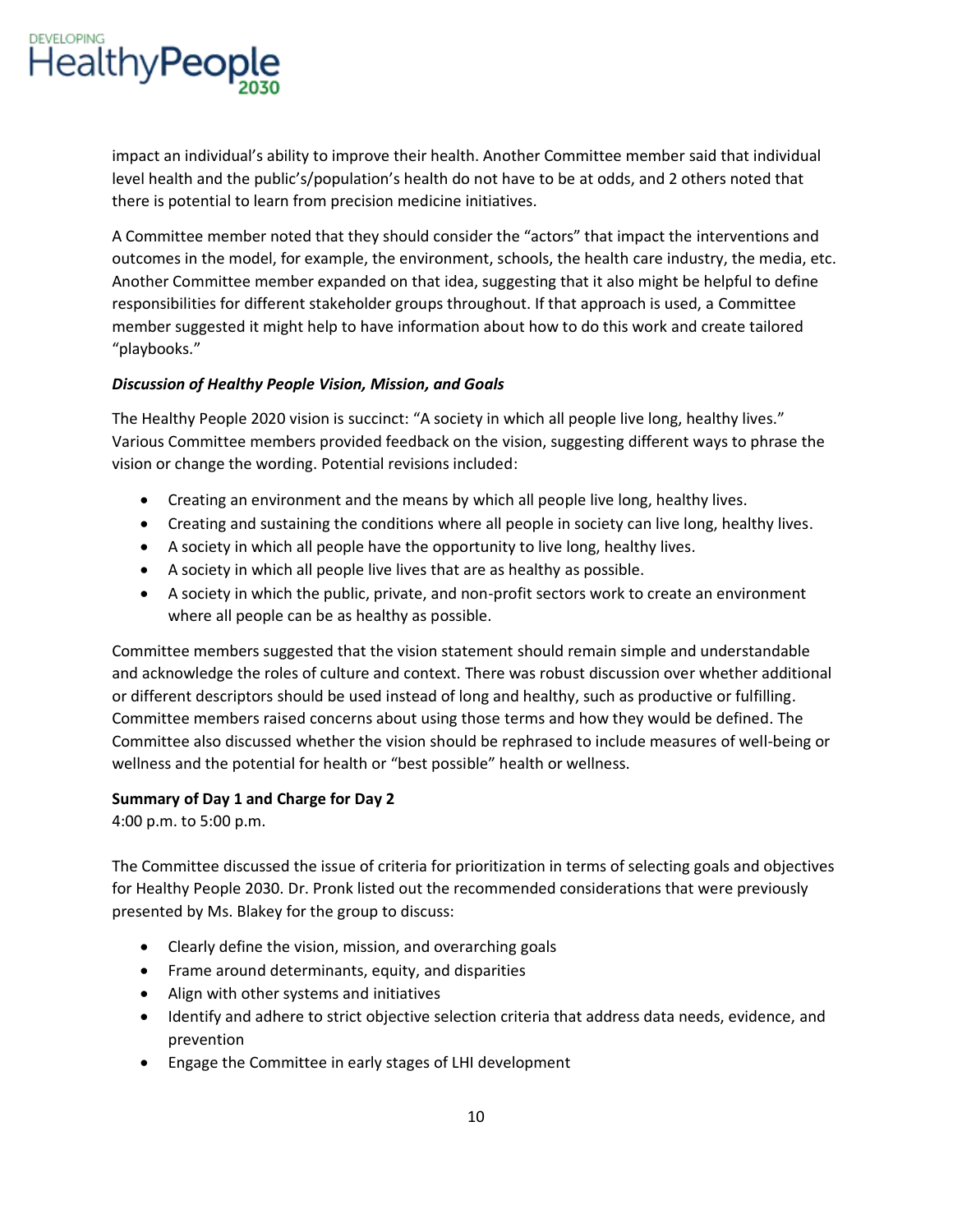

The group raised the idea of using the variable of potential population impact as a criterion for objective selection and prioritization. A topic of consensus across the Committee was the idea of cross-hatching objectives and goals across various disciplines to develop a comprehensive framework. Discussion was focused around starting with overall preventable burden and looking at the contributing inequities. A different suggested starting point was to evaluate all 1,300 objectives in terms of burden using an economic framework. There are 4 major ways to assess the utility of a measure: impact, measurability, return on investment, and effects on equity. Committee members suggested that objectives needed to be actionable, functional and usable, relevant, and set a standard. The group agreed to use a system along these lines in order to weigh the current objectives and develop a list of importance.

For the LHIs, the group agreed that continuing to highlight 12 objectives was a good approach. The Committee also pointed out that looking at the current LHIs, it appears that some could be categorized as health indicators and others as risks. In order to get perspective on how the 2020 Committee identified their objectives, Ms. Blakey shared that the group decided to have 150 objectives within 15 topic areas that were classified as risks and determinants. The 2020 Committee also received positive feedback on this objective format at the annual APHA conference, during public hearings, and from other stakeholders. The 2020 Committee advised the Secretary not to reduce the number of objectives since a wealth of information surrounding them had developed over the decade. The Committee then discussed the amount of effort it would take to reduce the number of objectives by one-half.

Moving forward, the group agreed that the overarching mindset of what will have the most impact will be important in the selection of objectives and creation of mission and vision statements. It will also be important to consider the future and what the world will be like in 2030. A systems framework could be the appropriate mechanism, and the group agreed that it is important to ensure their work is unique and not duplicative of efforts that are already in place.

Dr. Kleinman provided a summary of the Day 1 discussion and reviewed the charge for Day 2. Several key themes emerged from discussions on the first day that provided an initial template for the Healthy People 2030 framework. These themes included a focus on the "what": retaining the focus on the most vulnerable populations while also monitoring population health; maintaining the lifespan approach; emphasizing health promotion and wellness (not focusing on the medical model); thinking about well being and benefits beyond health costs; building upon and extending the partnerships and support for the social determinants of health; and further developing health equity and including health literacy as integral to HP2030. The themes also focused on the "how": exploring moving to asset measures; developing and using a systems approach; using modeling/forecasting where appropriate; and learning from benchmarking and the work of other nations (OECD). The Committee acknowledged that 2030 will mark the 50<sup>th</sup> anniversary of the Health People Initiative. This milestone creates the imperative to critically look back at what has been achieved—the impact of Healthy People—as well as to look forward to the future.

The Committee recognized the value of clear and routine communication during this stage of the development of Healthy People. Committee members highlighted the need: for continual communication with Federal agencies, consortia, and all audiences; to prepare for briefing the new administration; and to keep the "person on the street" in front. Committee members posed questions related to: whether Healthy People is targeting the right audiences; the best way to communicate about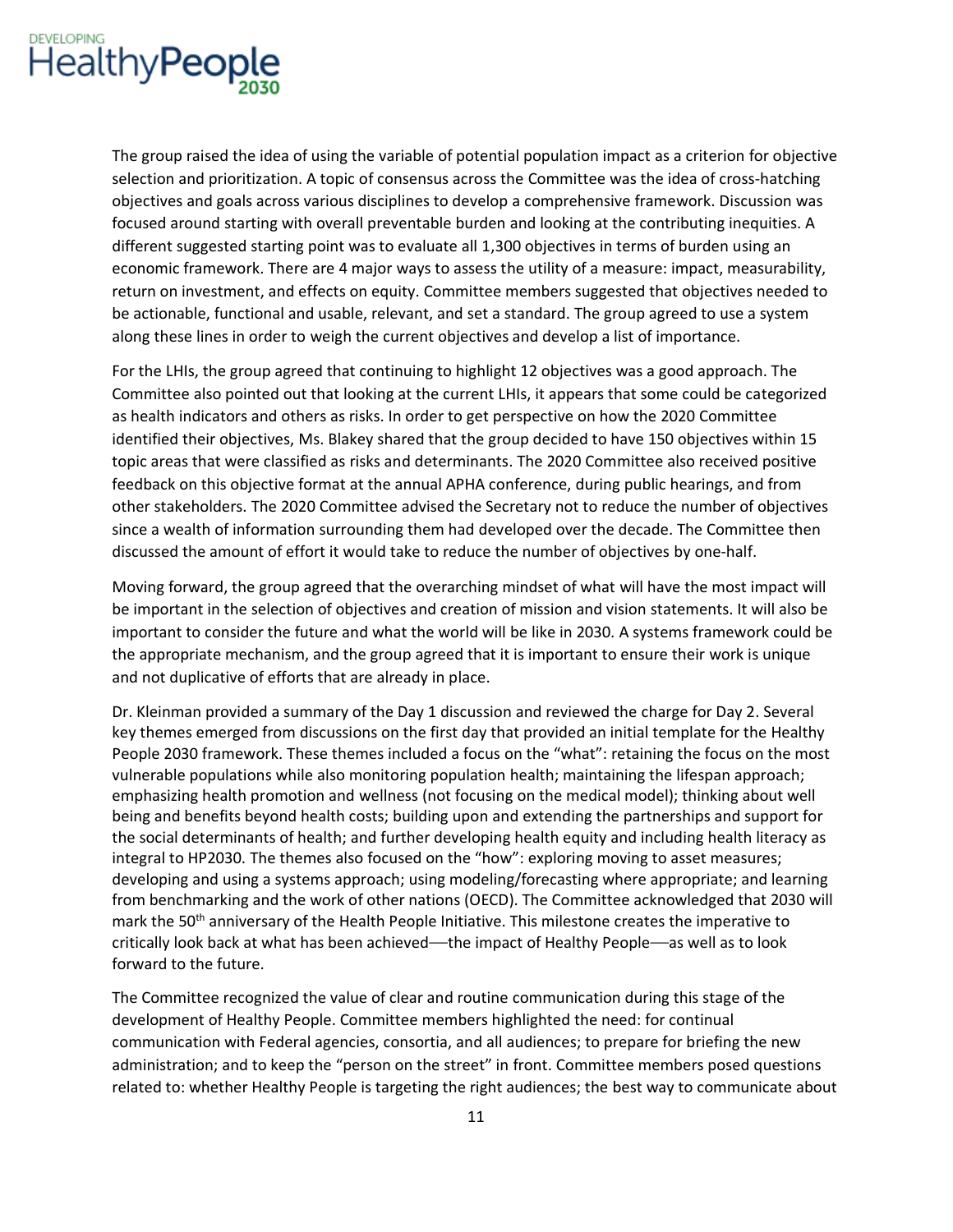

and sell Healthy People 2020 and Healthy People 2030, not just the individual objectives; and whether the Committee has enough information of how different audiences use the Healthy People 2020 webpage and data. The Committee acknowledged that 2030 will mark the 50<sup>th</sup> anniversary of the Healthy People initiative. This milestone creates the imperative to critically look back at what has been achieved—the impact of Healthy People—as well as look forward to the future.

Themes emerged from the first day's discussions and provided an initial template for the Healthy People 2030 framework.

Elements—the "what":

- Retain the focus on the most vulnerable populations, while also monitoring population health
- Maintain the lifespan approach
- Emphasize health promotion and wellness (do not focus on medical model)
- Think about well-being and benefits beyond health costs
- Build upon and extend the partnerships and support for the social determinants of health
- Further develop health equity and include health literacy as integral to HP2030

Approaches—the "how":

- Explore moving to asset measures
- Develop and use a systems approach
- Consider use of modeling/forecasting where appropriate
- Learn from benchmarking, and work of, other nations (OECD) and identify select measures to highlight

The Committee agreed that topics for discussion on Day 2 include subcommittee formation, speakers, future meetings, and continuing discussions from Day 1.

### **Meeting Adjourned for the Day**

5:00 p.m.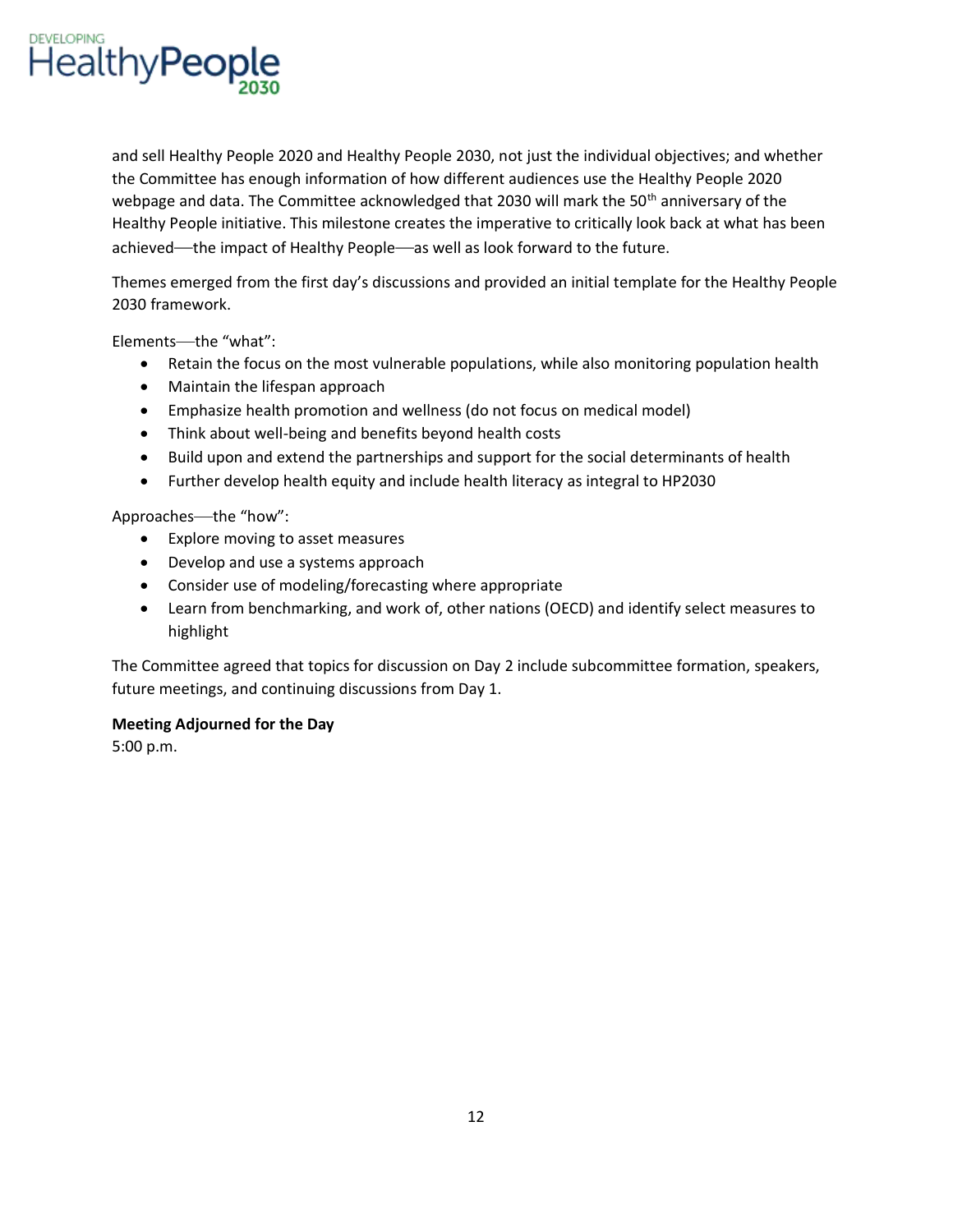

# **Day 2: December 2, 2016 Healthy People: Data Requirements**  8:30 a.m. to 10:15 a.m.

 Dr. Kleinman introduced Dr. Charles Rothwell, Director of the National Center for Health Statistics (NCHS). Dr. Rothwell gave a presentation titled Healthy People: Data Requirements, which provided an overview of NCHS, the role of NCHS in Healthy People, and data considerations for Healthy People 2030.

NCHS is a center within CDC, located in Hyattsville, Maryland and Research Triangle Park. NCHS is part of the Federal statistical system and provides data services in support of department activities, including Healthy People and Health United States (Health U.S.), which is published by the Secretary. There are a number of key data collection programs that NCHS supports, including the National Vital Statistics System, the National Health Interview Survey, the National Health and Nutrition Examination Survey, the National Health Care Surveys, and the National Survey of Family Growth.

NCHS has a key role in supporting Healthy People in the following ways:

- Serving as Statistical Advisor to HHS and the topic area workgroups on health promotion data
- Researching and developing methods for measuring the overarching goals of Healthy People (e.g., health disparities)
- Creating analytic and graphical presentations to display progress towards reaching the goals and objectives
- Maintaining comprehensive database for all the Healthy People objectives
- Providing expertise and technical assistance to national, state, and local health monitoring efforts

Dr; Rothwell noted that NCHS's strongest contributions to Healthy People have been analytical work around the measurement of disparities and innovation in data visualization. Over time, there has been an increase in the number of measures being tracked, so management of the data for all 1,300 indicators is a large part of their work to support Healthy People. Dr. Rothwell noted they do provide some technical assistance to other monitoring efforts, but they are not as robust in this support given the demands of managing the extensive database.

NCHS also provides data and statistical expertise for all the data that supports the Healthy People website features—including DATA2020, charting tools, disparities tools, and state-level maps—and conducts routine quality control on these features. Another area of support involves providing data updates and visualization for the monthly LHI bulletins and webinars, the progress reviews, and the midcourse and final reviews. The Healthy People 2020 Midcourse Review will be released in the next several weeks. In addition, NCHS offers tools and technical assistance to a variety of stakeholders and has taught statistical workshops, although these opportunities have been limited in the past decade.

Dr. Rothwell noted that the data used for Healthy People does not only support the Healthy People initiative, but also a number of other Federal initiatives, such as the National Health Quality Report from the Agency for Healthcare Research and Quality (AHRQ), the National Prevention Strategy, Health U.S., and the National HIV/AIDS Strategy. Dr. Rothwell asked the Committee to consider Healthy People's role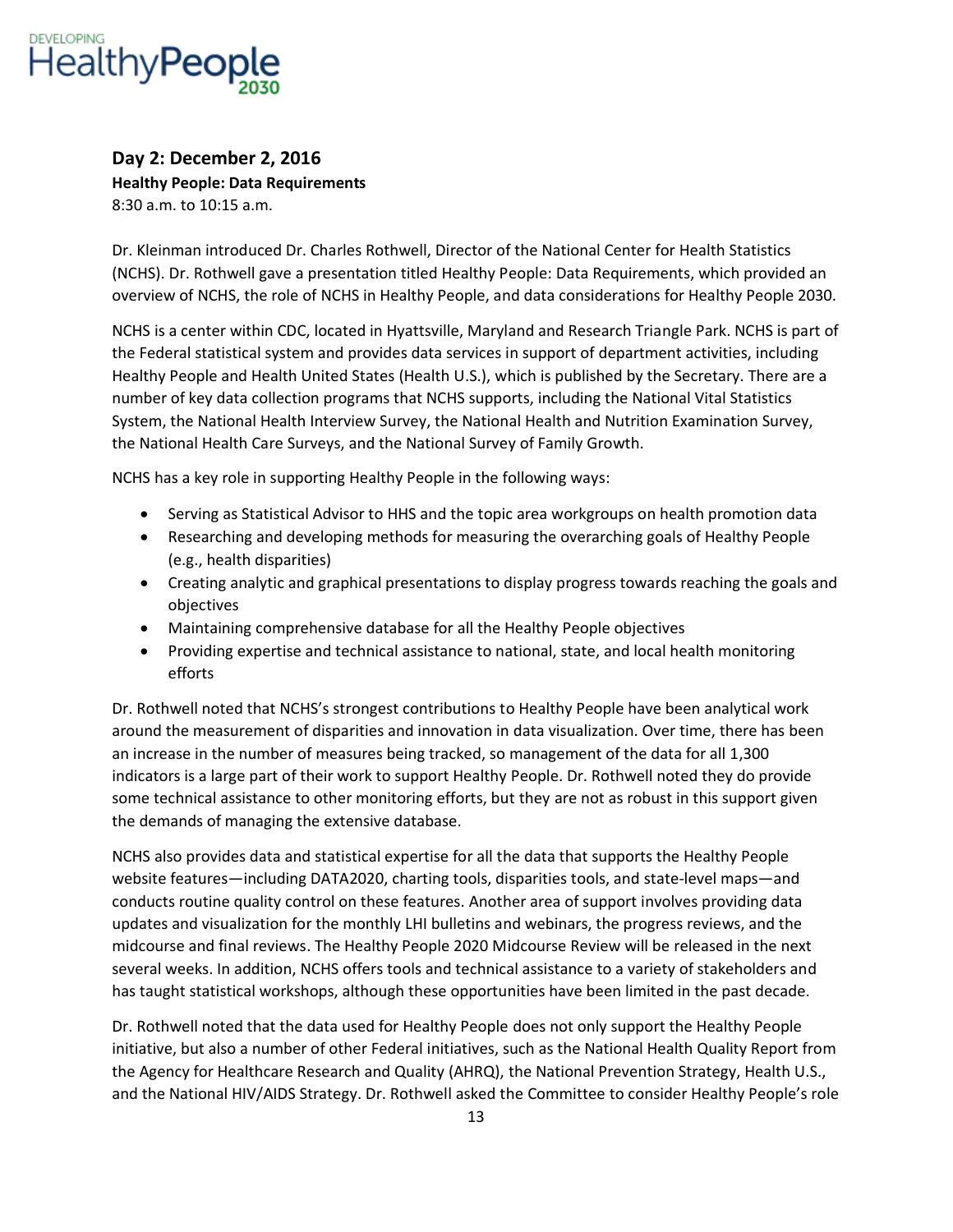

for using this data. Given the number of objectives, it is important to consider whether Healthy People should be a repository for these indicators or whether Healthy People should be a core set of objectives and other indicators could be included in and managed by other initiatives. Healthy People provides a lot of information, but it is important to consider whether it is making a difference and providing guidance to improving the Nation's health in its current format;

Dr. Rothwell shared the objective selection criteria for Healthy People 2020 objectives and data sources. He thought that they are good criteria, but they are not helpful from an operational perspective. Additionally, there are 200 different data sources that support Healthy People, but not all of them are of equal quality. Seven data sources account for more than 40% of the objectives, and those are of higher quality. The data sources and data quality could be an area for the Committee to consider as they think about narrowing the objectives.

Committee members asked Dr; Rothwell questions related to NCHS's role and the methods used for Healthy People. There was an engaged discussion about the use of local data and the future of data collection and analysis.

A technical question was asked about the methods NCHS uses to define disparities. NCHS has done a lot of methodological work related to disparities. In Healthy People 2010, the emphasis was on relative disparities between population groups. For Healthy People 2020, they have broadened how they look at disparities, noting the differences when looking at relative or absolute disparities. NCHS has published statistical notes that outline the methods used for Healthy People 2020 and the disparities tool.

There was discussion of local data sources and how they might be incorporated or addressed in Healthy People. The National Committee on Vital Statistics has done some thinking on local data sources; it may be helpful for NCHS staff that assist the National Committee on Vital Statistics to provide background on their work. A Committee member endorsed the use of local data, noting that it is important for public health officials at the state and local level to have that data.

Given Dr. Rothwell's comments on the scope of Healthy People, a Committee member asked what number of objectives would be manageable and meaningful and how big of a reduction in Healthy People is needed to enable NCHS to be able to do more technical assistance and research (instead of data management). Dr. Rothwell suggested a reduction by half might not be enough and would consider an approach where Healthy People only contained around 100 objectives—and other indicators were tracked elsewhere within the department.

 proposed and used to look at the data instead of doing the data management internally. The surveys for A Committee member mentioned the possibility of engaging with data scientists and crowdsourcing to find new methods for data analysis—for example, sharing the raw data and approving the methods data sources are well designed and an important source of data, but there are other sources of data to consider that is collected in other ways. For example, Dr. Rothwell noted that NCHS has started linking their data with data from other agencies, such as the Department of Housing and Urban Development (HUD). There was acknowledgement by Dr. Rothwell and the Committee members that the ways that data is collected and analyzed will change in the future.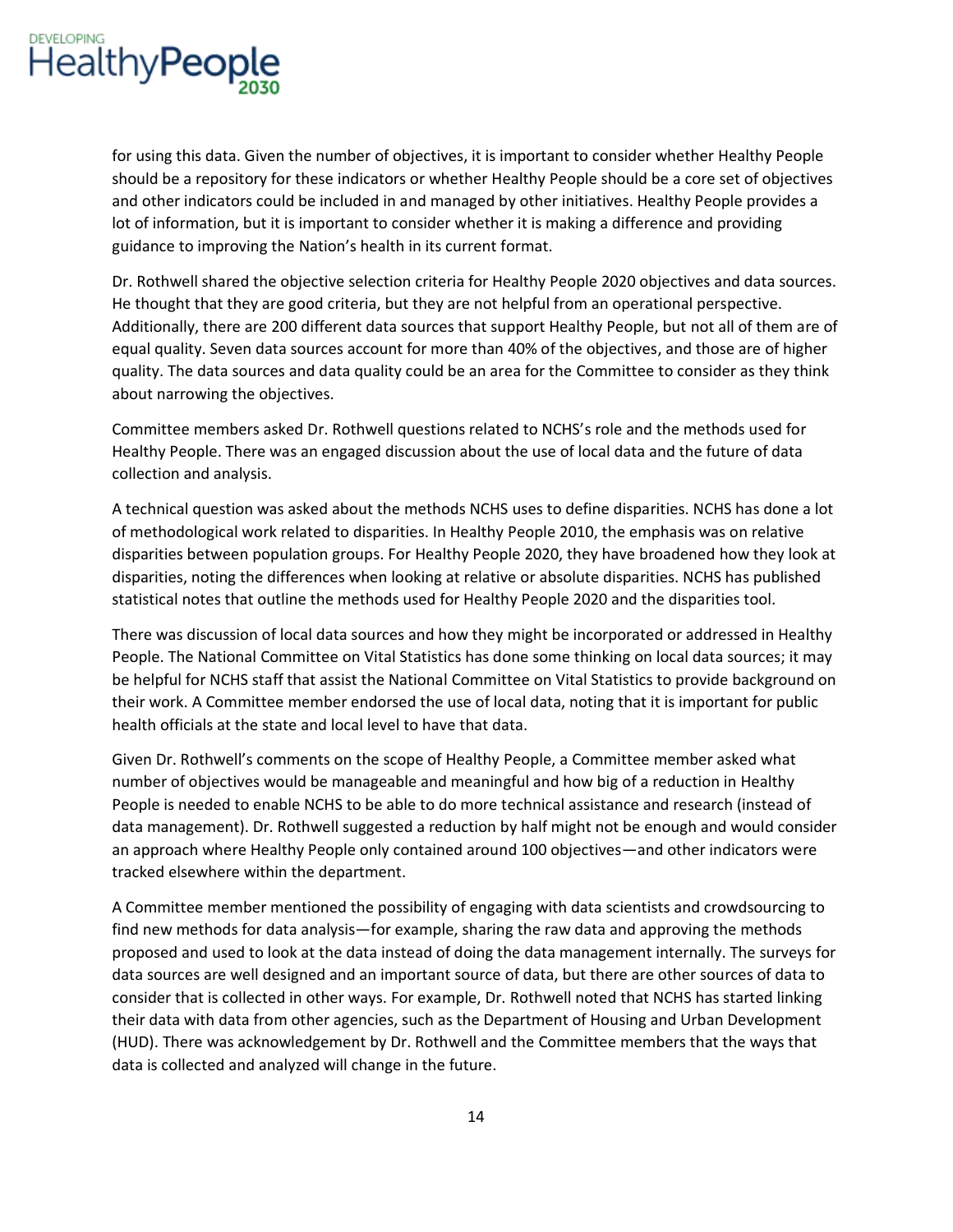

The Committee then took a 10-minute recess.

### **Committee Discussion**

10:25 a.m. to 11:45 a.m.

Dr. Kleinman asked Dr. Rothwell to share his vision for the Federal Statistical Research Data Centers that are being launched throughout the country in the upcoming years, especially as they relate to the monitoring of the 2030 objectives. Dr. Rothwell shared that there is a push to have partners in the department add their data sets to these data centers that are currently led by the Census Bureau. Dr. Rothwell also mentioned that efforts are in place to increase the amount of programmatic data being collected. AHRQ and the Substance Abuse and Mental Health Services Administration (SAMHSA) are merging their data centers with NCHS, which will allow for larger data analysis efforts to occur. An upcoming obstacle may be if legislation or regulation changes will hinder that process. Over time, there is also the possibility that a third party will take over the data centers since they are currently run by the Federal government.

The Committee discussed how they should function to achieve optimal efficiency. The Committee identified areas where they need more information; these included research on certain topics or learning from potential stakeholders or experts.

Topics for further research include:

- International standards on data
- Models of whole health/population health frameworks
- Current health rankings/indices (United and County Health Rankings)
- Data science
- Modeling and assessment of evidence and effect size
- Impact of a 10-year time period on assessing progress of indicators and assessment of how sensitive indicators are to policy changes during the decade
- Implementation science
- Existing scaled efforts to achieve population health goals (Culture of Health, 100 Million Healthier Lives, National Prevention Strategy)
- More information on how other groups use Healthy People (i.e., the Healthy People Consortium, health plans, hospitals, employers, policymakers)
- Practice-based evidence
- Review of Healthy People target setting methods
- Review existing surveillance systems and gaps

Potential stakeholder or experts needed:

- Policymakers/decision makers (e.g., state and local health officials)
- Hyper-local advocacy organizations
- An expert to speak to placing health in a human rights context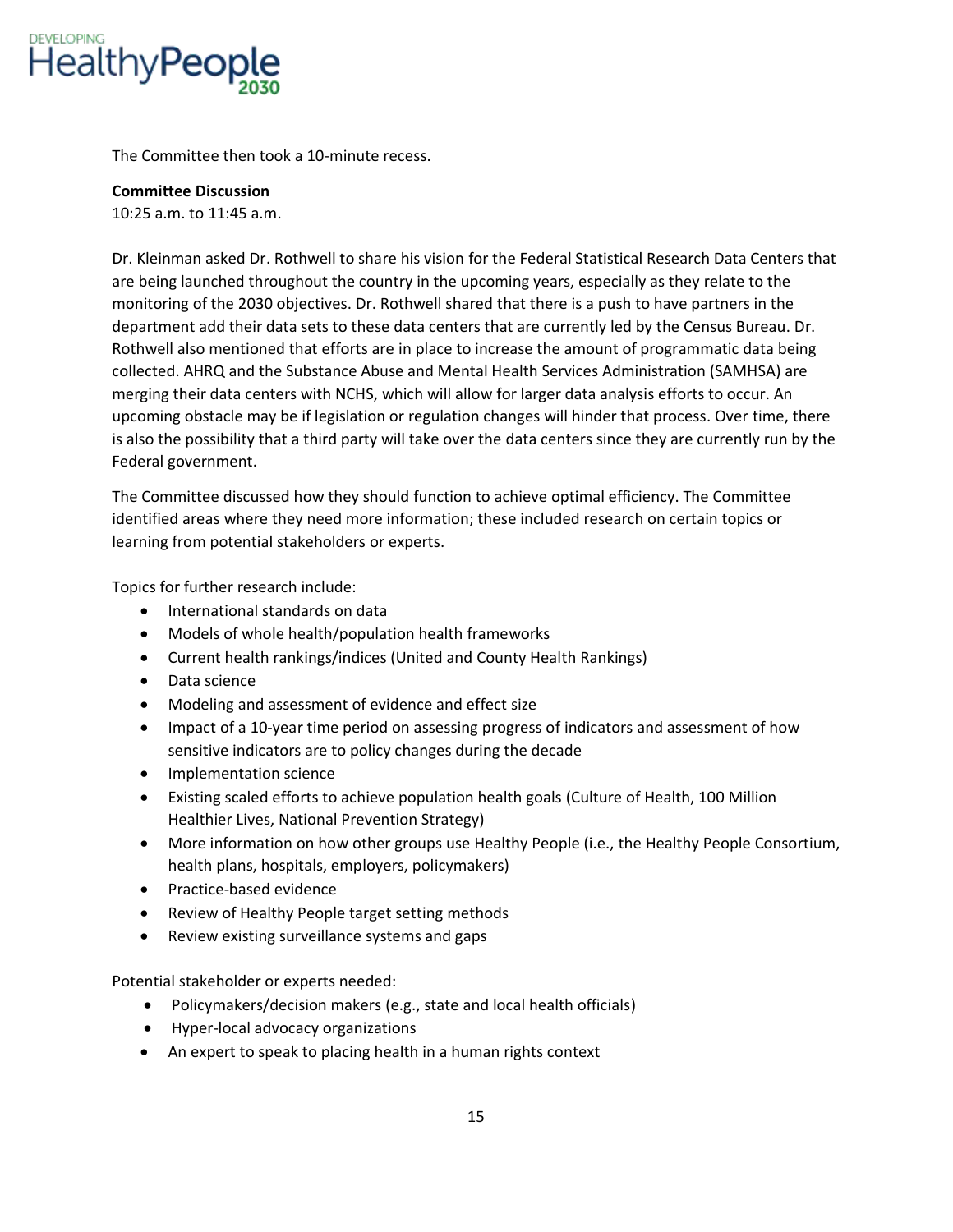

- Representatives from organizations that compile proven evidence-based interventions (e.g., The Community Guide, Cochrane, U.S. Preventive Services Task Force)
- A health economist to speak to return on investment
- End users of Healthy People to provide input on what would be valuable to them
- Simulation experts
- Business entrepreneurs to speak to their experience in fast-paced environments and methods used
- Representative from the National Committee on Vital and Health Statistics

The Committee also discussed some potential topic areas to be addressed by subcommittees, including:

- Healthy People 2030 website: tools, implementation science, relevance at local level
- Social determinants of health, asset based approach, multi-sectoral approach
- Systems approach
	- o Overlaps with framework, modeling, simulation issues, use of data
- Global and international comparisons and insights from international work
- Criteria for reducing the number of objectives
	- o Alignment and accountability
- Equity: combine with issues of life stage, intergenerational, health trajectories, and health literacy
- Multi-sectoral approach: partnerships and models
- Vision for the future and the framework
- Assessment of past use
- Strategic engagement: website, understanding effectiveness, impact, audience, user groups, dissemination
- Priorities, objectives, and criteria
- Communications: end user needs/audiences
- Open data, new sources of data, new analytical tools
	- o Assessment of indicators that are most lagging, biggest gaps
- Monitoring Healthy People 2030

The Committee then adjourned for lunch.

# **Committee Discussion**

1:00 p.m. to 2:15 p.m.

Dr. Pronk welcomed everyone back from lunch, and proposed an approach related to the establishment of subcommittees and development of the framework. One Committee member commented that in order for the subcommittees to proceed, there will need to be a common understanding and consensus on the underlying framework. Dr. Pronk proposed that the Committee hold a webinar before the subcommittees begin meeting in order to discuss the framework in more detail. Following some discussion and disagreement about whether subcommittees can be formed prior to the discussion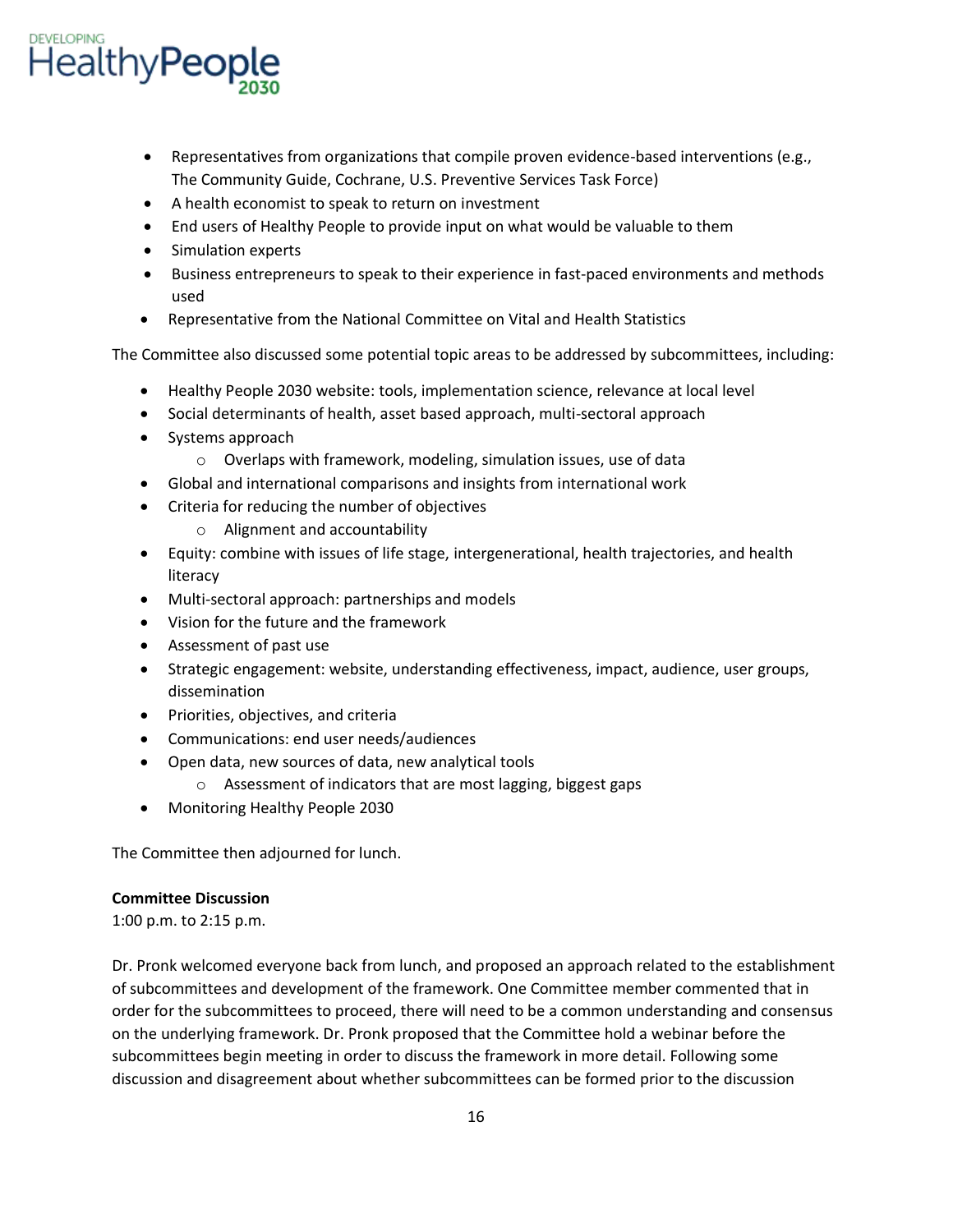

around the framework, the Committee decided to establish subcommittees—only some of which will convene immediately.

The Committee discussed establishing 5 subcommittees that will advance the Committee's work in the following areas:

- 1. Developing the framework, including the vision, mission, and goals
- 2. Equity and social determinants of health
- 3. Stakeholder engagement and communications
- 4. Objective criteria and prioritization
- 5. Potential approaches

The group determined that the work around the framework should be conducted by the whole Committee and that the work of the approach subcommittee would inform the framework discussion. The approach subcommittee will review potential approaches for the framework and share the findings with the Committee. The equity and social determinants subcommittee will be convened throughout the course of the Committee's work; Subcommittee members were not yet identified; For the stakeholder engagement and communications subcommittee, Dr. Kleinman and Dr. Pronk requested additional information from ODPHP related to past use and impact of Healthy People. Paul Halverson volunteered to serve on this subcommittee prior to leaving the meeting, but other subcommittee members were not identified. Committee chairs Dr. Kleinman and Dr. Pronk will serve on each subcommittee.

Committee members volunteered to serve on the 2 remaining subcommittees as follows:

- 1) Objective criteria and prioritization
	- Dushanka Kleinman
	- Nico Pronk
	- Jonathan Fielding
	- Mary Pittman
	- Nirav Shah
	- Edward Sondik
- 2) Approach
	- Dushanka Kleinman
	- Nico Pronk
	- Abdulrahman El-Sayed
	- Susan Goekler
	- Cynthia Gómez
	- Therese Richmond
	- Edward Sondik
	- Joel Teitelbaum
	- Glenda Wrenn Gordon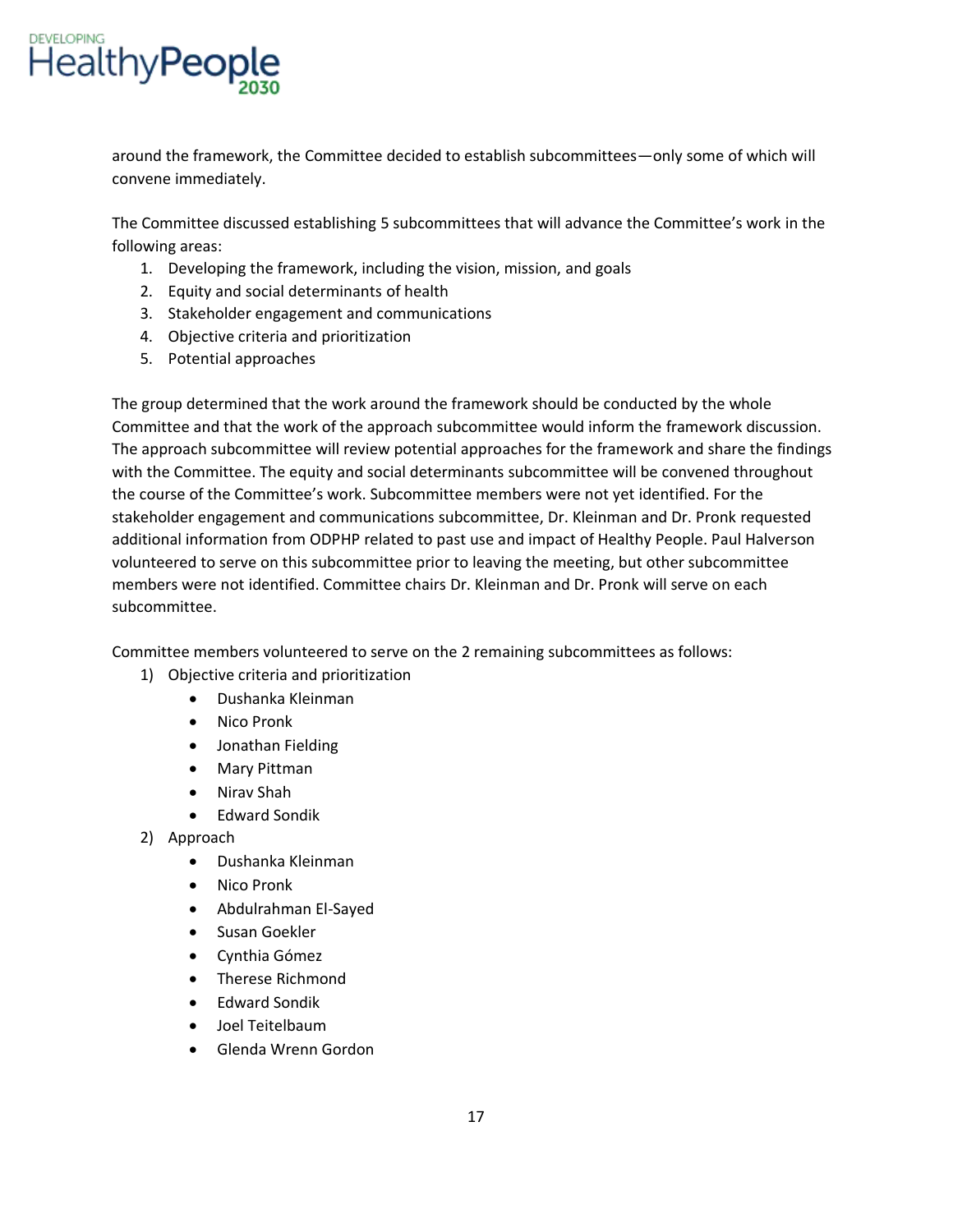

A webinar with the full Committee will be scheduled at the end of January/early February 2017 to discuss the framework. In the interim, the subcommittees will convene and begin their work. The work of the approach subcommittee will inform the discussion during the webinar.

## *Next Steps*

Per the above decisions, next steps include:

- 1. Convene subcommittees to review information to inform the webinar
- 2. Schedule webinar for the full Committee
- 3. ODPHP staff provide additional information and resources related to past use and changes to Healthy People over time

Additionally, the Committee chairs noted the following next steps:

- 1. Committee members should think about any external experts or stakeholders that could serve on a subcommittee
- 2. ODPHP staff will try to access the OECD report so that it can be a resource for the Committee members
- 3. Committee members should share any relevant resources

Dr. Kleinman and Dr. Pronk thanked the Committee members for their energy and attention the past 2 days, and thanked the ODPHP staff for their preparation.

### **Meeting Adjourned**

2:15 p.m.